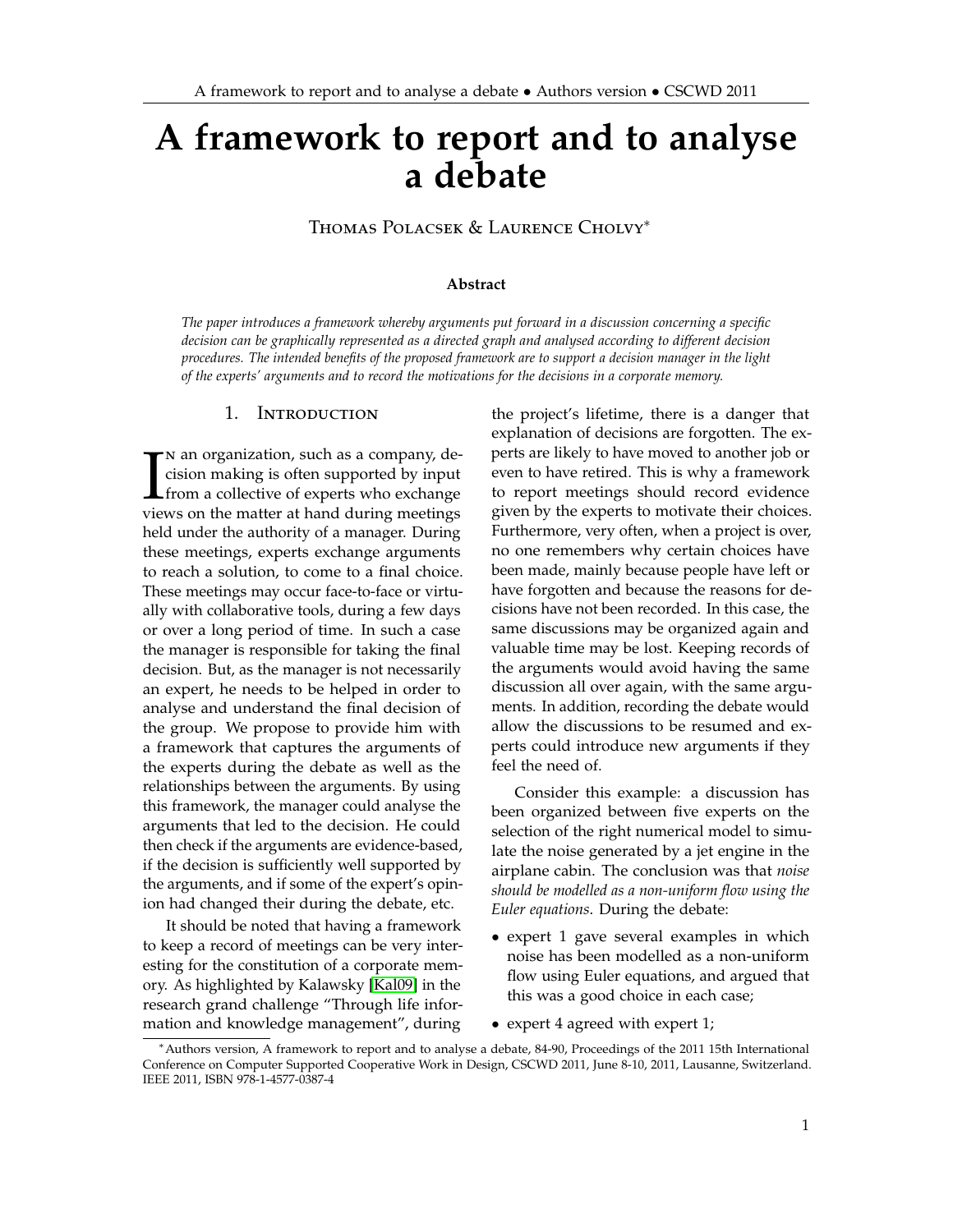- expert 2 gave academic references on the Euler equations applied to this kind of problem;
- expert 5 was not convinced by the references;
- expert 3 replied to 1 and 2 that the problem was not confined only to the noise generated inside the cabin, but also to the jet noise outside since both are heard inside the cabin, he gave scientific results;
- based on scientific results, expert 2 argued that using a non-uniform flow model is a good representation of the noise both inside and outside the cabin;
- in agreement with the expert 2, the expert 5 reports a former project of the company where this approach has been used;
- expert 4 replied that, for this project (business reason), modelling non uniform flow was too time consuming.

A discussion report like the previous one is difficult to understand and not recoverable as part of the evolution of a project. The ins and outs are not necessarily clear. And here, we have a very simple example with only a few arguments and a few links between them.

This paper aims at defining a framework as formal as possible in order to provide wellfounded analyses of a debate. It is organized as follows. Section 2 lists the main concepts appearing in a debate and presents a brief state of the art of argumentation formal models. The model we propose is presented in Section 3. The analysis that can be performed on this model are presented in section 4. Section 5 focuses on graphical representations of argumentations and describes our prototype. Finally, section 6 is devoted to a discussion.

# 2. Report a debate: a simple argumentation?

#### 2.1. The concepts we need

Firstly, the debate ends because a decision is taken by the group of experts. We call it the *conclusion*. In the example given in section I, the conclusion is: "noise should be modelled as a non-uniform flow using the Euler equations".

Secondly, *arguments* have been exchanged between experts. More precisely, at each stage of the discussion, an *agent* (who is one of the experts) utters an *assertion* and sometimes provides *evidence* to support it.

The scientific community who studies the notion of arguments and dialogue is the community of argumentation theory. If we refer at the work of Toulmin[\[Tou03\]](#page-10-0), he defines the notion of *claim*, a "conclusion whose merits we are seeking to establish". This definition is close to our *assertion*. In the same idea, what we call evidence corresponds to notion of data and backing. Furthermore, the notion of *evidence* corresponds to Toulmin's notion of *data* and *backing*. Indeed, for Toulmin, *data* are "the facts we appeal to as a foundation for the claim" and *backing* is a kind of justification like a law or a statistical result. References to scientific articles, business practices, examples, physical contingencies are evidence as well. In the example, expert 2 provides bibliographic references as evidence for his assertion.

Another point is the relation between arguments. Argumentation theory studies in detail the notions of *corroborate* and *attack*. To be simple, and a little bit naïve, in a discussion, any argument *corroborates* or *attacks* one or several previously presented arguments. For instance, when expert 4 says that he agrees with expert 1, he corroborates expert 1's view, but then expert 1's view is attacked by expert 3's assertion.

Of course, to define all relations between arguments with these two relations is restrictive, but our aim is to define a framework as simple as possible. An argumentation structuring technique like [\[KR70\]](#page-9-1) propose a more complex model with more arguments objects and relations. In [\[PSG11\]](#page-9-2), the authors add the relation *specifies*. An argument specifies another when it gives precision or when it answers an open point. They need this relation just to capture the debate, but it disappears in the debate report.

Finally, a key point is that, in a debate there are several *agents* that shows that we are clearly in the context of dialogical argumentation.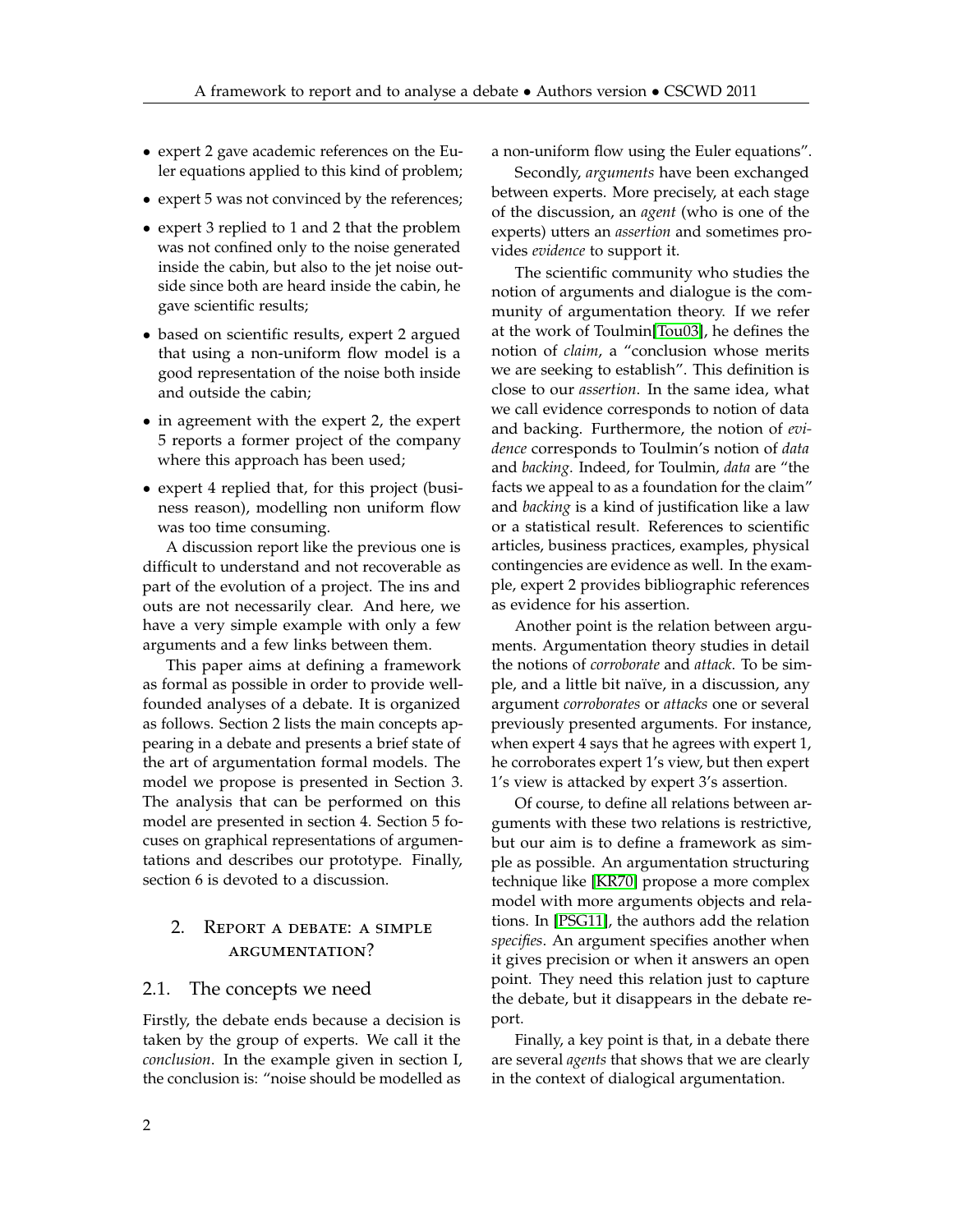It should be noted that here all the arguments are relevant to the discussion since they corroborate or attack a previous argument. However, in general, an expert could assert something that is not related to the debate. This will be excluded in this present work.

# 2.2. Argumentation: a brief state of the art

Many formal models of argumentation have been defined, mainly in Artificial Intelligence field.

In some approaches, logic is used to model the notion of argument. More specifically, the notion of argument is defined from the notion of logical implication. Besnard and Hunter [\[BH01\]](#page-8-0) consider a given set of formulas ∆ and define an argument as a pair of formulas in ∆,  $\langle A, B \rangle$  such that the support , *A*, is a non contradictory formula which logically implies the conclusion B, and this, in a minimal way. An argument undercuts another one when conclusion of the first one contradicts the support of the other. The main notion is the notion of argument tree. An argument tree describes the various ways an argument can be challenged, as well as how the counter-arguments to the initial argument can themselves be challenged, and so on recursively. This work has been extended in several ways. Hunter [\[Hun04a\]](#page-9-3)[\[Hun04b\]](#page-9-4) introduces the notion of "resonance" of arguments which depends on a given audience.

Some other formal approaches to argumentation are based on Dung's work [\[Dun95\]](#page-9-5) Dung's argumentation framework defines an argument system as a pair  $\langle A, R \rangle$  in which *A* is a finite set of arguments and  $R \in A \times A$ is the attack relationship between arguments. Dung gives several formal semantics to an argument system so that an argument *x* in *A* can be accepted. Dung's work has been the basis of many researches. For instance, [\[CLS05\]](#page-9-6) Cayrol and Lagasquié-Chiex introduce "graduality" in the selection of the best arguments. In [\[BCDD07\]](#page-8-1), Bench-Capon et al. propose the notion of "value-based argumentation system" by adding values to arguments in an argument

system in order to take into account the public to whom the argumentation is addressed.

Recently, [\[ADDSC08\]](#page-8-2), Amgoud and Dupin de Saint Cyr aim at studying the quality of a dialog. In this work, arguments are composed by a support and a conclusion and are linked, like in Dung's formalism, by an attack relation. A dialog is a sequence of "moves", a move being defined by the agent that utters the move, the set of agents to which the move is addressed and the argument which is uttered. In a dialog, arguments are weighted. From these, the authors analyse the quality of the exchanged arguments during a dialog, the agent's behaviour and the properties of the dialog itself.

This last work is particularly interesting because it is based more or less on the same assumptions than our own work: it considers a dialog between agents which utter arguments. However, it does not consider the corroborative relation we need.

# 3. A formal framework to report **A DEBATE**

This section presents the formal framework we define in order to report a debate.

#### 3.1. Debate structure

We consider a language *L* (for instance the natural language) the sentences of which are called propositions and are used to model arguments. We also consider a set *A* of agents used to model the experts.

An argument is defined as triple in which the first item is an expert assertion represented by a proposition, the second item is an agent (the one who came up with the argument), and the third item is a list of the evidence given by the agent to support the assertion.

#### **Definition 1 (Argument)**

*An argument as a triplet*  $\langle \Psi, \mathbf{a}, \mathbf{e} \rangle$  *where* 

- Ψ *is a proposition ;*
- $a \in A$  *is an agent ;*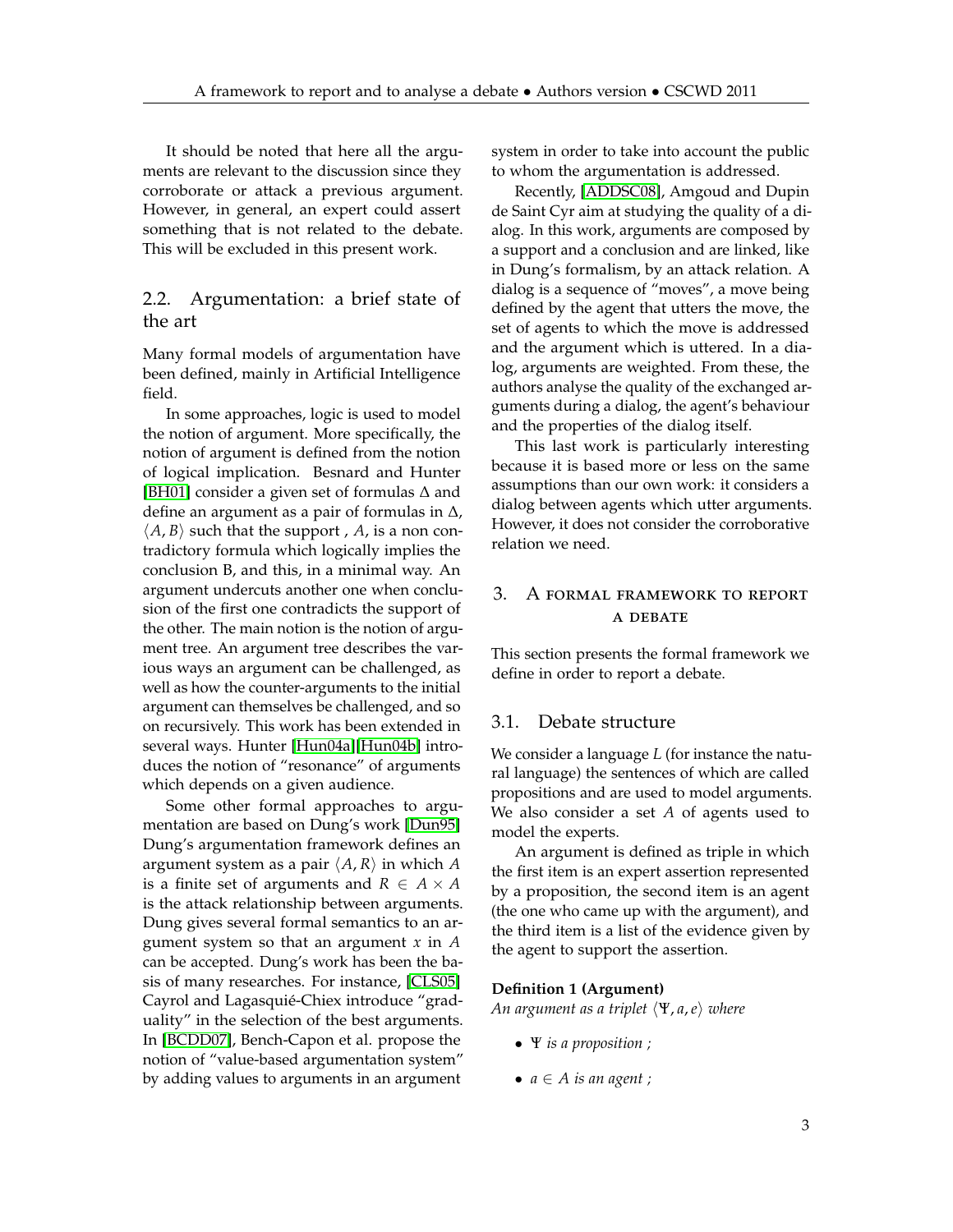• *e is set of proposition, possibly empty (denoted* ∅*).*

**Example 1** *In our introduction example, an argument could be*  $\langle$  "modelling uniform flow was too *time consuming", Expert1, {business reason}*  $\rangle$ *.* 

A conclusion is a particular argument defined as follows:

#### **Definition 2 (Conclusion)**

*A* conclusion is an argument  $\langle \Psi, A, \emptyset \rangle$ 

**Example 2** *The conclusion of our debate is*  $\langle$ *"noise should be modelled as a non-uniform flow using the Euler equations", {Expert1, . . . Expert5},* ∅i*.*

As seen previously, we consider that in the debate, arguments are linked by two types of binary relations. The relation is a corroborating relation when an argument is given to reinforce another one. The relation is an attacking relation when an argument is given to attack another argument.

A debate is modelled by the notion of argumentation defined as follows.

#### **Definition 3 (Argumentation)**

*An argumentation is a connected directed acyclic graph*[1](#page-3-0)

 $Arg = (V, E)$  *with:* 

- *vertex in V are arguments ;*
- *there is one and only one sink*[2](#page-3-1) *which is a conclusion ;*
- *each edge in E between v*1 *and v*2 *is labelled with*  $+$  *if v*1 *corroborates v2;*
- *each edge in E between v*1 *and v*2 *is labelled with* − *if v*1 *attacks v*2*;*
- *Two vertices are connected by at most one edge.*

We define two relations between arguments,

 $\stackrel{+}{\rightarrow}$  and  $\stackrel{-}{\rightarrow}$ . These two relations aim to represent a corroborating and an attacking relation.

#### **Definition 4**

*Consider an argumentation*  $Arg = (V, E)$ *. Let*  $v1 \in V$  and  $v2 \in V$ .

- *v*1 <sup>+</sup>→ *<sup>v</sup>*<sup>2</sup> *iff the edge between <sup>v</sup>*<sup>1</sup> *and <sup>v</sup>*<sup>2</sup> *is labelled* +*.*
- *v*1 <sup>−</sup>→ *<sup>v</sup>*<sup>2</sup> *iff the edge between <sup>v</sup>*<sup>1</sup> *and <sup>v</sup>*<sup>2</sup> *is labelled* −*.*



**Figure 1:** *Argumentation structure example*

Figur[e3](#page-8-3) is the graphical representation of the argumentation corresponding to our example.

<span id="page-3-0"></span> ${}^{1}$ A *DAG* (directed acyclic graph) is a graph  $G = (V, E)$  where V is a set of vertices, or nodes, and *E* set of directed edges, each edge connecting one vertex to another, such that there is no cycle.

<span id="page-3-1"></span><sup>2</sup>A *sink* is a particular node with only incoming edges.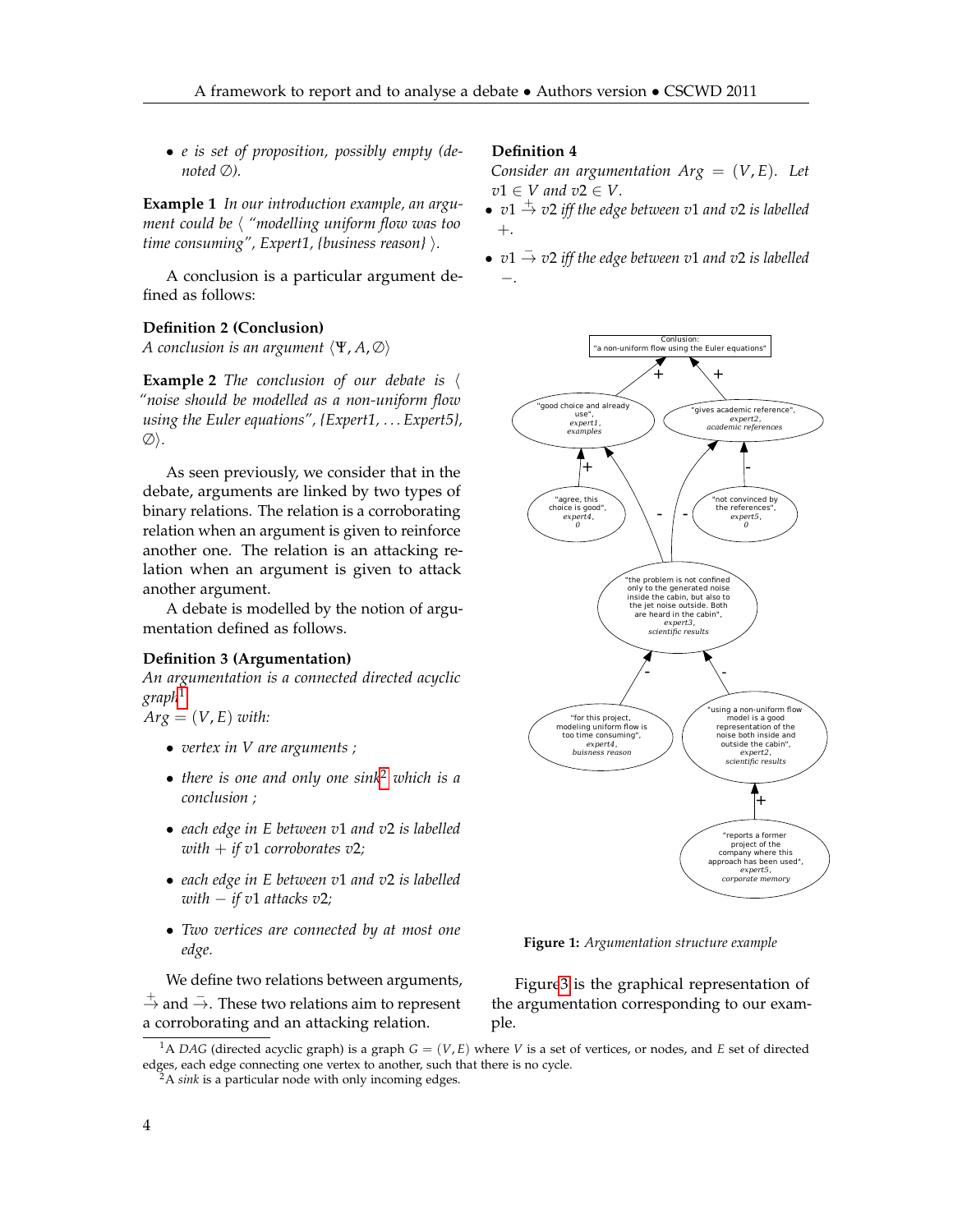Note that the graph is connected. There is no vertex without any connection (edge) with another vertex. If it did, it would mean that an agent said something completely unrelated to anything that was said during the debate, in other words we would have an argument irrelevant. In this work, by hypothesis, we consider that all arguments are relevant to the debate.

# 3.2. Properties of relations between arguments

We would like however to consider as valid some deductions like: if argument *a* corroborates argument *b* and if *b* corroborates argument *c*, then is *a* corroborating *c*. Or, if argument *a* attacks argument *b* and if *b* attacks argument *c*, then is *a* corroborating *c*. This notion is what Dung[\[Dun95\]](#page-9-5) called *acceptability*. We capture it in a naive way. Of course, having three arguments defending the conclusion is not the same as having one argument defending the conclusion and other two arguments corroborating it. However, our aim is to support the debate report in a way as simple as possible that is why we handle this two situations in the same way.

In some cases, our deduction rules may lead to problems. It would be possible that an edge is labelled both + and −. Consider the three arguments *a*, *b*, and *c*. *b* attacks *a* and *c* attacks both *a* and *b* (see fig[.2\)](#page-4-0). The problem is, with the deduction rules, *c* attacks *a* but also supports *a*. Besnard et al.[\[BH08\]](#page-9-7) name an argument like *c* a controversial argument. In our framework, we define controversial as follow:

#### **Definition 5 (Controversial argument)**

*v is a controversial argument if there exists two arguments v*1 *and v*2 *such that one of the following is true:*

- *v*1 <sup>−</sup><sup>→</sup> *<sup>v</sup>*<sup>2</sup> *and v* <sup>−</sup><sup>→</sup> *<sup>v</sup>*<sup>1</sup> *and v* <sup>−</sup><sup>→</sup> *<sup>v</sup>*<sup>2</sup>
- $v1 \stackrel{+}{\rightarrow} v2$  and  $v \stackrel{-}{\rightarrow} v1$  and  $v \stackrel{+}{\rightarrow} v2$
- *v*1 <sup>−</sup><sup>→</sup> *<sup>v</sup>*<sup>2</sup> *and v* <sup>+</sup><sup>→</sup> *<sup>v</sup>*<sup>1</sup> *and v* <sup>+</sup><sup>→</sup> *<sup>v</sup>*<sup>2</sup>
- *v*1 <sup>+</sup><sup>→</sup> *<sup>v</sup>*<sup>2</sup> *and v* <sup>+</sup><sup>→</sup> *<sup>v</sup>*<sup>1</sup> *and v* <sup>−</sup><sup>→</sup> *<sup>v</sup>*<sup>2</sup>

<span id="page-4-0"></span>

**Figure 2:** *Controversial example*

To better understand what is a controversial argument [\[BH08\]](#page-9-7) gives this example:

- (a) Allyson: She locked the door on purpose because she hates me.
- (b) Beverly: She likes you; she volunteered to help you move in.
- (c) Christin: She didn't volunteer; she had to because of Dad, who also told her to lock the door.

First of all, it seems possible to split it in two arguments:

(c1) Christin: She didn't volunteer; she had to because of Dad

(c2) Christin: Dad told her to lock the door.

Now, *c*1 and *c*2 are not controversial. *c*1 attacks *b* and *c*2 attacks *a*. Secondly, as Besnard et al. say "It is not trivial to demonstrate that controversial arguments make sense." In the context of this article, agents can be considered as collaborative and it seems acceptable to assume that there is no controversial argument. With this hypothesis, we can show that deduction rules do not introduce inconsistencies.

#### **Definition 6 (Deductions)**

*Consider an argumentation. Let v*1*, v*2 *and v*3 *three arguments*

- If  $v1 \stackrel{+}{\rightarrow} v2$  and  $v2 \stackrel{+}{\rightarrow} v3$  then  $v1 \stackrel{+}{\rightarrow} v3$
- *If*  $v1 \stackrel{+}{\rightarrow} v2$  and  $v2 \stackrel{-}{\rightarrow} v3$  then  $v1 \stackrel{-}{\rightarrow} v3$
- *If*  $v1 \stackrel{-}{\rightarrow} v2$  and  $v2 \stackrel{+}{\rightarrow} v3$  then  $v1 \stackrel{-}{\rightarrow} v3$
- *If*  $v1 \stackrel{-}{\rightarrow} v2$  and  $v2 \stackrel{-}{\rightarrow} v3$  then  $v1 \stackrel{+}{\rightarrow} v3$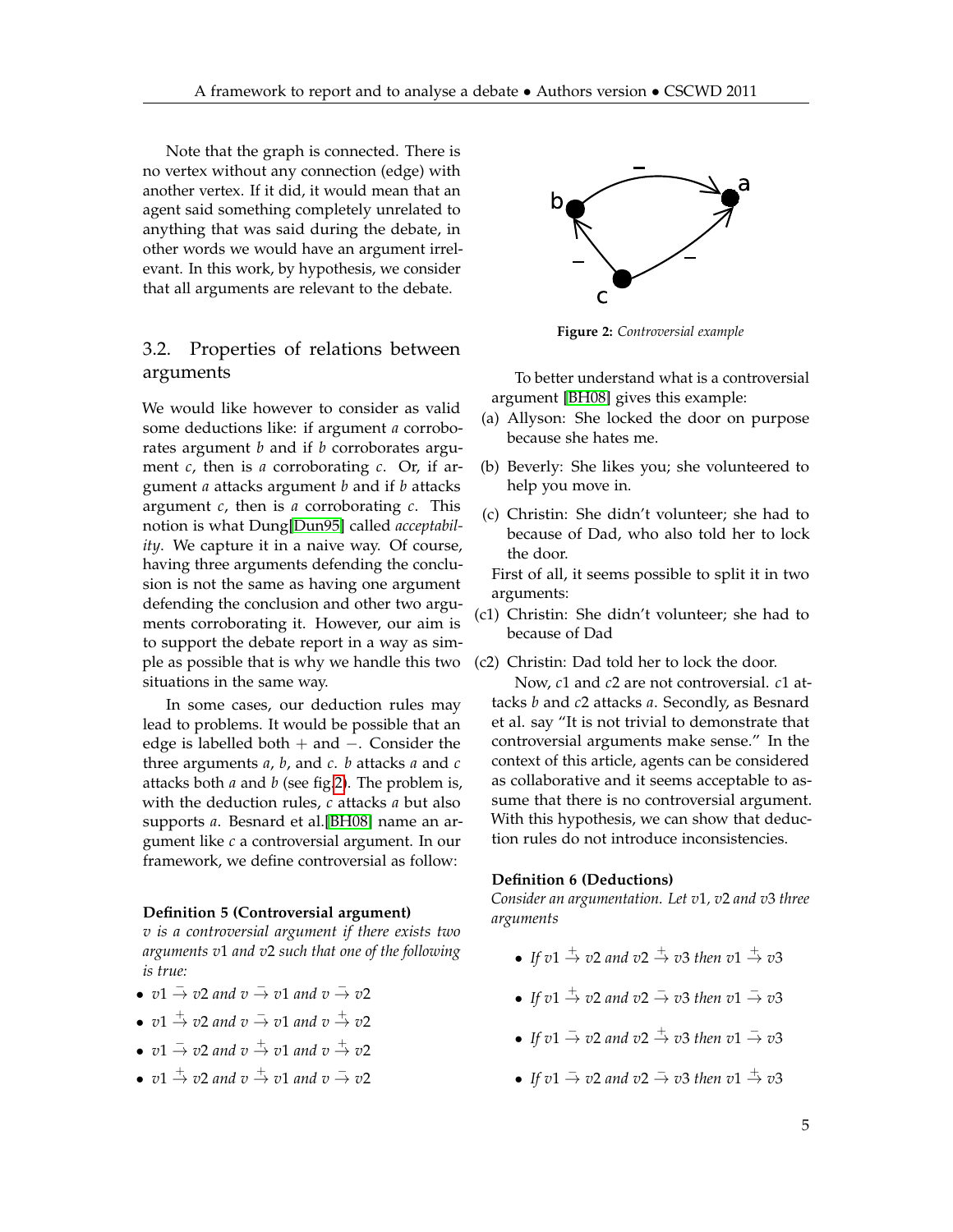#### **Proposition 1**

*If there is no controversial argument in the argumentation, then there exists no two arguments v*1 and v2 such that  $v1 \overset{+}{\rightarrow} v2$  and  $v1 \overset{-}{\rightarrow} v2$ .

Finally, we define two relations *pro* and *con* by:

#### **Definition 7 (pro and con)**

*Consider an argumentation. Let us denote v*0 *its conclusion. Let v be an argument. pro*(*v*) *iff*  $v \stackrel{+}{\rightarrow} v0$  and  $cons(v)$  iff  $v \stackrel{-}{\rightarrow} v0$ 

If there is no controversial argument, any argument in the argumentation is related by  $\rightarrow$ or by  $\overline{\rightarrow}$  with the conclusion. This means that there are two types of arguments; arguments that are pros the conclusion and arguments that are cons. This result is not surprising. Indeed, in our context, any agent utters arguments accordingly to her position in regard to the conclusion. He does not utter arguments without a goal, but, in fine, for validating or invalidating the conclusion. Therefore, any argument has an attitude that can be classified as either for or opposite to the conclusion.

#### **Proposition 2**

*Consider an argumentation. For any argument v: pro*(*v*) *is true or cons*(*v*) *is true but not both.*

#### <span id="page-5-0"></span>4. Argumentation analysis

We propose an automatic analysis of an argumentation in order to understand the underlying debate and its conclusion as well. For that, we define a set of questions that can be automatically answered to understand a group decision. Notice that here, we focus on the dialog properties, not on the expert validity like Godden and Walton [\[GW06a\]](#page-9-8) do.

In this paper, we focus on the three following questions:

- 1. Are there weak arguments? (i.e. not supported by evidence)?
- 2. Are there assertions from the same expert both in favour of the conclusion and against it ?
- 3. How valid is the conclusion?

## 4.1. Weak argument

In our example, the expertise of the experts are obviously relevant, otherwise we could assume they were not invited in the debate. But experts they are not infallible. In such debate, there is a risk of *argumentum ad verecundiam* (appeal to authority), which means considering an argument is correct because argument is made by a person that is commonly regarded as authoritative. We therefore propose to identify which of the arguments are not supported by evidence. The aim here is not to refute such argument, but just to identify it in the debate report.

An argument is weak if it is not supported by any evidence. This idea is close to one of the Walton [\[Wal07\]](#page-10-1) Backup Evidence Critical Questions: "Is expert's assertion based on evidence?", but here this is only a structural test. We do not look the quality or the credibility of the evidence, just if the argument is supported by evidence or not.

#### **Definition 8 (Weakness)**

*An argument arg is weak if and only if arg* =  $\langle \Psi, a, \emptyset \rangle$  *where a is an agent.* 

**Example 3** For instance, argument  $\langle$ "not con*vinced by the references",* 5, ∅) *is weak because expert* 5*'s assertion has no evidence to support it.*

## 4.2. Consistency of expert's assertions

During a debate, an agent could hold two arguments that relate differently to the conclusion. There are two possible explanations for this. First, an agent may attack the conclusion of the debate, but it may disagree with an attacking argument. As a common example, one may disagree with the decisions of a politician, but may attack some arguments against the politician, e.g. because they refer to strictly personal habits. Second, during the debate, an agent was convinced by other agents. In this case, even if he had uttered cons arguments in the beginning, he can utter pro arguments in the end. Note that in order to reach a consensus, a group argumentation framework must accept that agents change their mind during the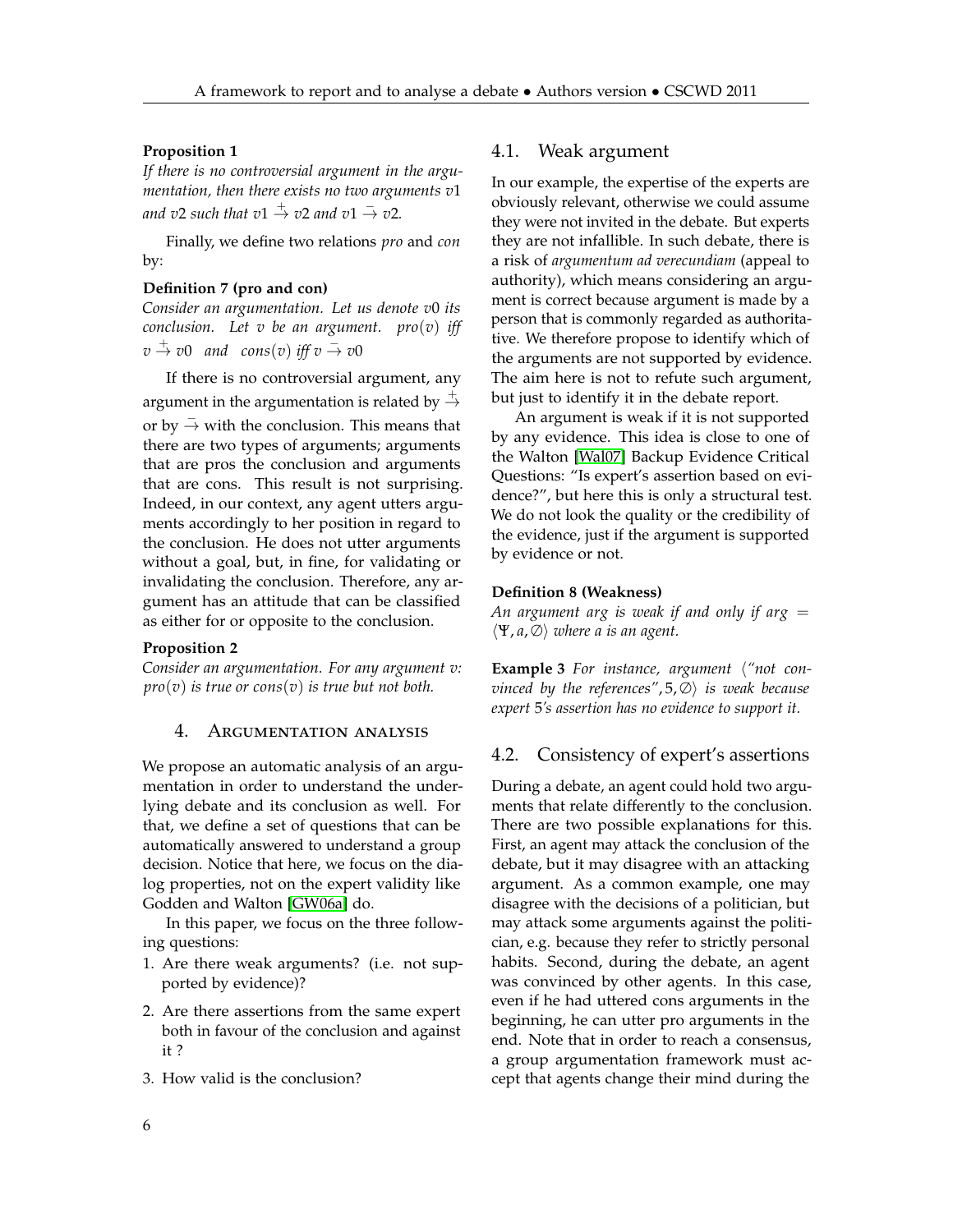debate. Otherwise, it would mean that every agent stays on his position and, if experts do not agree that no consensus is possible.

#### **Definition 9 (Assertions consistency)**

*We define the predicate positionchange so that for an agent a, positionchange*(*a*) *iff there are two arguments*  $arg_1 = \langle \Psi_1, a, e_1 \rangle$  *and*  $arg_2 = \langle \Psi_2, a, e_2 \rangle$ *such that pro(* $arg_1$ *) and cons(* $arg_2$ *).* 

**Example 4** *After having heard expert* 2*, expert* 5*, who is against to model noise as a uniform flow, gives an argument pro: a former project of the company had already used this method. Expert* 5 *changed his position in regard with the conclusion.*

## 4.3. Degree of validity of the conclusion

Here, we would like to offer the manager means that can check if the conclusion of the debate agrees with some decision procedure he had in mind or implicitly accepted by the organization he belongs to.

There are different decision procedures that may be accepted:

- a procedure according to which a conclusion is valid if the number of pros arguments that are not attacked nor supported are greater that the number of cons that are not attacked nor supported;
- a procedure according to which a conclusion is valid if all cons arguments are attacked;
- a procedure according to which a conclusion is valid if in which most cons arguments are attacked;
- $\bullet$  etc...

Each decision procedure defines what is the valid conclusion and each decision procedure could lead to a question the manager could ask.

We define, for instance, a validity degree of a conclusion as the number of sources<sup>[3](#page-6-0)</sup> against the conclusion over the number of sources. We subtract the result of the operation to 1 to conform to the intuition: the higher the degree validity, the lesser the conclusion it attacks.

## **Definition 10 (Conclusion degree of validity)**

*Consider an argumentation, its conclusion degree of validity is defined by:*

$$
d = 1 - \frac{|\{source(v) \land cons(v)\}|}{|\{source(v)\}|}
$$

**Example 5** *The argument corresponding to experts* 5*'s utterance is the only leave which is a cons argument. Thus the validity degree of the conclusion is:* 3/4*.*

## 5. Graphical representation of argumentation: visualisation tools

A visual representation of a debate can improve its understanding. [\[Twa04\]](#page-10-2) shows how the use of graphical tools helps students to better understand the links between the arguments and the reasoning steps. In the same idea, Verheij, in [\[Ver03\]](#page-10-3), examines the undeniable contributions that visualization tools could have in legal argumentation field. We can also cite Bob Horn's work [\[Hor03\]](#page-9-9) on information mapping and how a visual representation clarify a debate. He has proposed, for example, a clear graphical representation which summarizes the positions of 380 philosophers, and computer, cognitive and mathematical scientists on the question "Can computers think?". He proposes an "Arguments Map" which explains how 700 arguments are related to one another.

Graphical representations of argumentation have been introduced a long time ago. According to Reed et al.[\[RWM07\]](#page-10-4) the first example of diagrams used to illustrate an argumentation is provided by Richard Wately in his book "Elements of Logic" (1836, pp. 420-430). As an example a figure is given in a page footnote $4$ (p. 422) with the following: "Many students

<span id="page-6-1"></span><span id="page-6-0"></span> $3A$  source is a vertex with no incoming edge. *source*(*v*) is true iff the vertex *v* is a source of the argumentation DAG. <sup>4</sup>In the version we have, of 1836, the footnote is on page 342.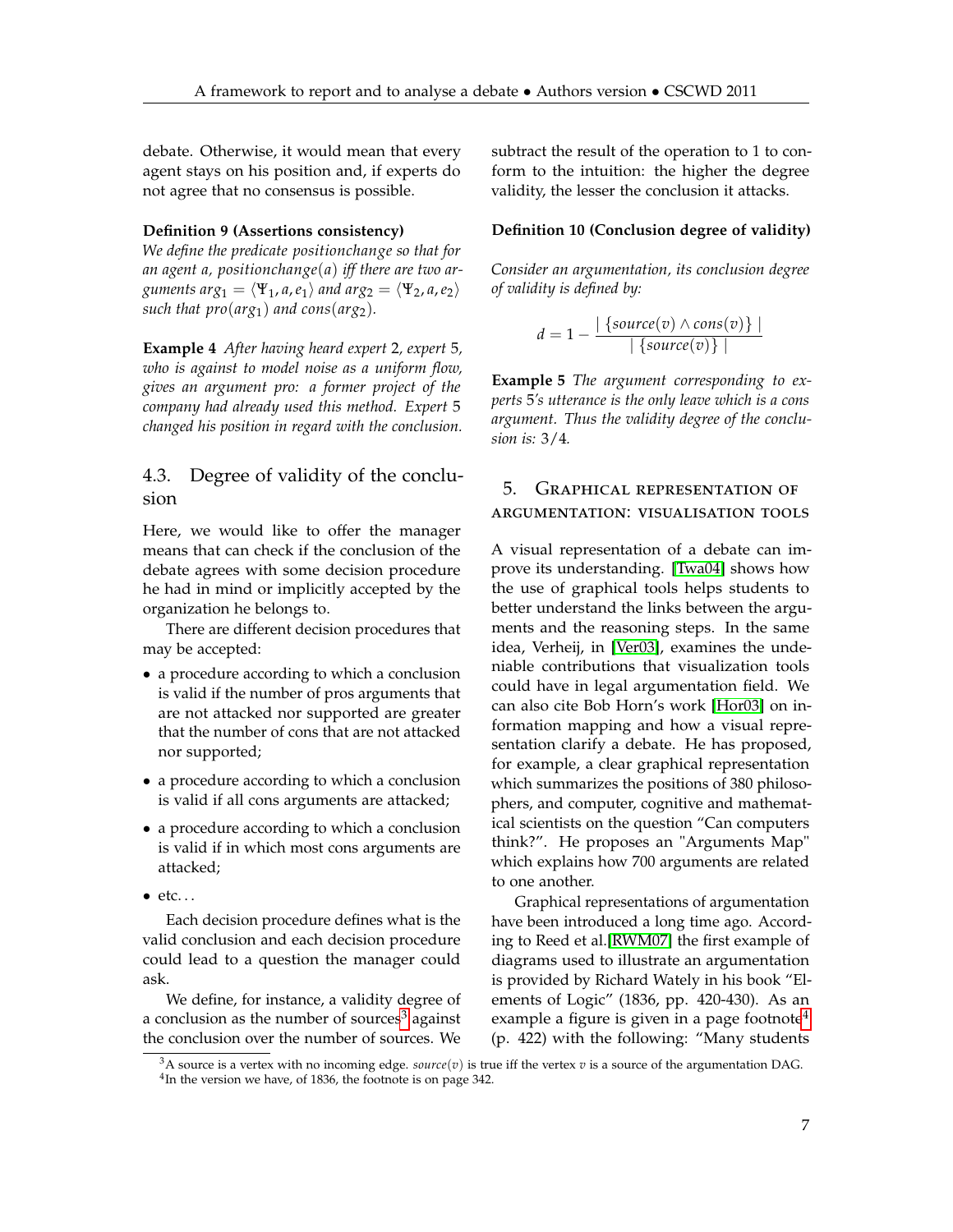probably will find it a very clear and convenient mode of exhibiting the logical analysis of a course of argument, to draw it out in the form of a Tree". Whately said here that the diagram aspect is not useful per se for logical demonstrations but helps students to understand them. This is precisely what motivates our approach: giving a representation that helps non-experts, here the students, to understand the outcome of a debate.

In 1917, Wigmore defined a visual representation for structuring hypothesis to evidence in the legal framework as presented in [\[GF01\]](#page-9-10). He provided a formalism to represent the various entities that compose a legal argument (e.g. Affirmative Prosecution Evidence probandum...). He presented them as a diagram in which entities were linked by arrows. He defined different links such as an arrow for *Strong Probative Force* or an arrow for *Provisinal Probative Force*. One aim was "to include all the evidential data presentable in a given case." [\[RWM07\]](#page-10-4) gives more information about the history of argument diagramming.

While the first diagrams were drawn with a pencil, graphical diagramming tools appeared with computers and advances in human computer interfaces. Nowadays, a lot of tools try to represent argumentation. In most of these tools, the argument map is a diagram, with boxes and arrows representing the structure of an argument.

For instance, Carneades<sup>[5](#page-7-0)</sup>[\[GW06b\]](#page-9-11) is software based on a formal mathematical model for argumentation. Carneades provide argument evaluation in respect of various argumentation schemes. In the field of legal argumentation[\[Ver07\]](#page-10-5) describes a nonmonotonic logic, DefLog, and an associated tool Argumed. The software Arau-caria<sup>[6](#page-7-1)</sup>[\[RRK03\]](#page-10-6) was tested in 2004[\[RR08\]](#page-9-12) by the Magistrate Court of Justice in Ontario, Canada. The results of this study were two-fold. In simple cases with few arguments involved, the

software allowed the magistrate to quickly see what critical questions to answer. In complex cases, some judges found the software useful for clarifying all the aspects of the case and links between them. Araucaria support text analysing and supports the user in constructing an argumentation diagram. The diagram is a tree structure and it is possible to translating them in Toulmin diagram or Wigmore diagram. All these tools are designed to evaluate an argumentation based argumentation schemes. If they provide support in the context of understanding an argumentation, they are not really adapted to our problem. Our goal here is not modelize the structure of arguments, as the case in legal argumentation, but reporting a debate. Moreover, none of these software has the notion of agents as we have with the experts.

There are a lot of software for visual representation of the structure of an argument. Tools like Argunet<sup>[7](#page-7-2)</sup>, Compedium<sup>[8](#page-7-3)</sup> (a graphical IBIS-type tool [\[KR70\]](#page-9-1)) or commercial soft-ware bCisive<sup>[9](#page-7-4)</sup> provide a visual environment for creating collaboration diagrams such as the map argument. They have a lot of fancy features and they clearly address problems like collaborative work, argumentation report and corporate memory.

Unfortunately, these software are mostly graphic and they do not provide a formal structural analysis. This is why we have developed a prototype of a graphical tool based on our framework.

This tool provides a graphical representation of the debate. Each box represents an argument with the assertion, the name of the agent and a small icon if the assertion is supported by evidence (see fig[.3\)](#page-8-3). Our tool can perform analysis of the graph as defined in section [4](#page-5-0) and some statistics analysis. In option, it is possible to draw automatically all arguments in the same color or use different colors for pros and cons arguments.

<span id="page-7-0"></span><sup>5</sup>http://carneades.berlios.de

<span id="page-7-1"></span><sup>6</sup>http://araucaria.computing.dundee.ac.uk/doku.php

<span id="page-7-2"></span><sup>7</sup>http://www.argunet.org

<span id="page-7-3"></span><sup>8</sup>http://compendium.open.ac.uk/institute

<span id="page-7-4"></span><sup>9</sup>http://www.bcisiveonline.com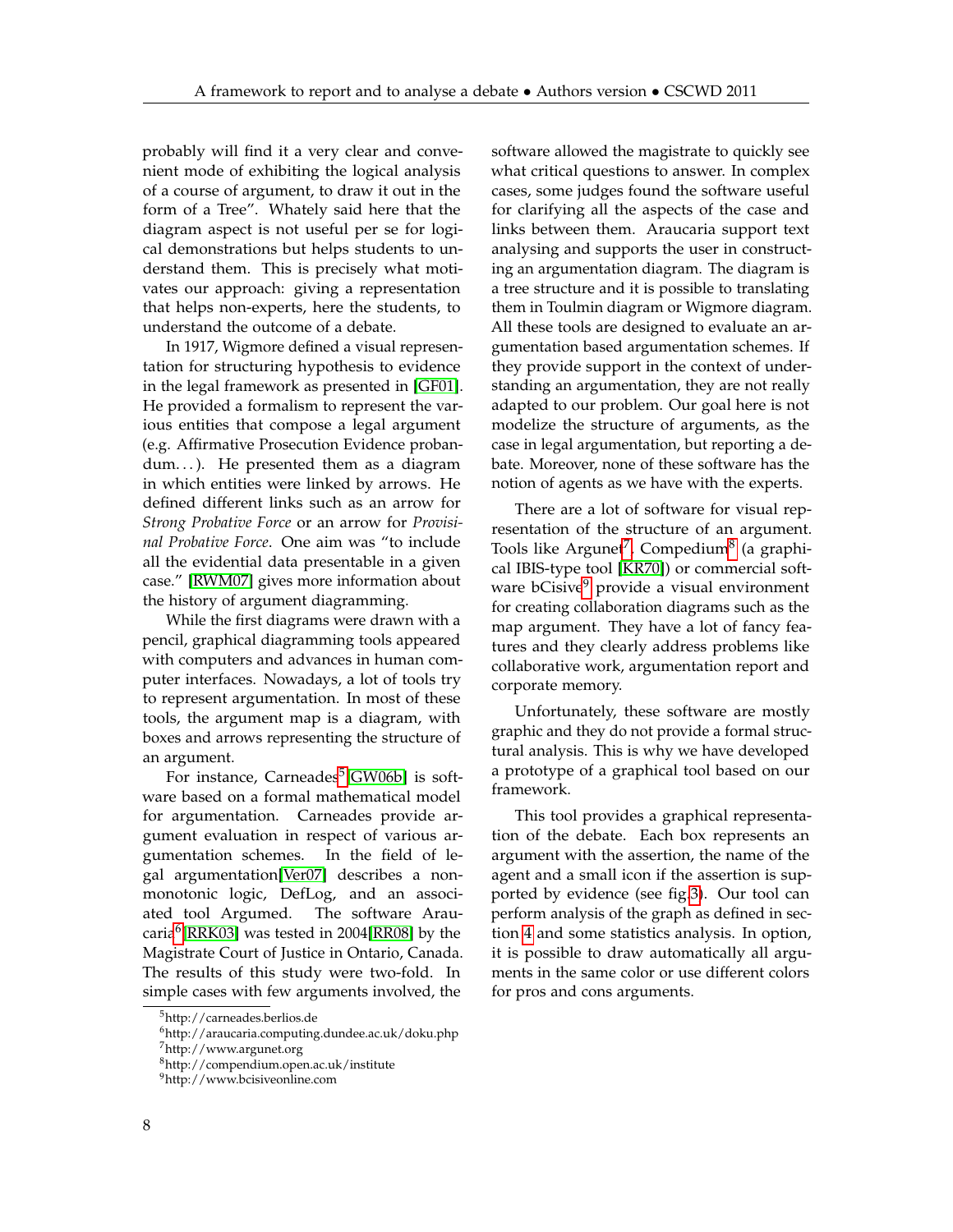<span id="page-8-3"></span>

**Figure 3:** *Snapshot of our prototype*

## 6. Conclusion and Perspectives

In this paper, we have presented a framework to report and analyse a debate. Several hypotheses have been made and could be relaxed.

First, we have assumed that all arguments are relevant to the debate by attacking or supporting another argument. However, it is frequent that in a debate, agents utter non relevant arguments. Taking non relevant arguments would lead to model the debate as a non connected graph. Analysis presented here could be easily extended to this case and new analysis could also be made. For instance, knowing who utters non relevant arguments or knowing how frequent or in which situation an agent utters a non relevant argument can be informative.

For the moment, our framework does not manage time. Indeed, arguments are not indexed by time so we cannot know in which order the arguments have been given. Knowing this order could help to understand more precisely the debate and the agents attitude as well. This extension is quite obvious: a fourth item, representing the time of the utterance, can be added to arguments. We could then make more analysis of the debate.

We could also add weights to arguments, representing their force in the debate. Any analysis could then be extended to take these weights into account.

We could also consider different analyses. For example, we could perform a measure of aggressiveness as the number of attacks performed by an agent over the number of her utterances.

As for the decision procedure, more work remains to be done. We have seen that there are many procedures, each of them leading to a validity degree of the debate conclusion.

Finally, let us mention an interesting extension, which would consist in using logic as language *L*. We could then reason on assertions and evidences provided by the agents. For instance, like [\[GW06a\]](#page-9-8), we could ask if a given assertion is consistent with some others assertions. We could also check if it is subsumed by some others and take benefit of the power of logic.

## **ACKNOWLEDGEMENTS**

The research leading to these results has received funding from the European Union Seventh Framework Programme (FP7/2007- 2013) under grant agreement n◦234344 ([www.](www.crescendo-fp7.eu/) [crescendo-fp7.eu/](www.crescendo-fp7.eu/)).

#### **REFERENCES**

- <span id="page-8-2"></span>[ADDSC08] Leila Amgoud and Florence Dupin De Saint Cyr. Measures for persuasion dialogs: A preliminary investigation. In *Proceeding of the 2008 conference on Computational Models of Argument: Proceedings of COMMA 2008*, pages 13– 24, Amsterdam, The Netherlands, The Netherlands, 2008. IOS Press.
- <span id="page-8-1"></span>[BCDD07] Trevor J. M. Bench-Capon, Sylvie Doutre, and Paul E. Dunne. Audiences in argumentation frameworks. *Artif. Intell.*, 171:42–71, January 2007.

<span id="page-8-0"></span>[BH01] Philippe Besnard and Anthony Hunter. A logic-based theory of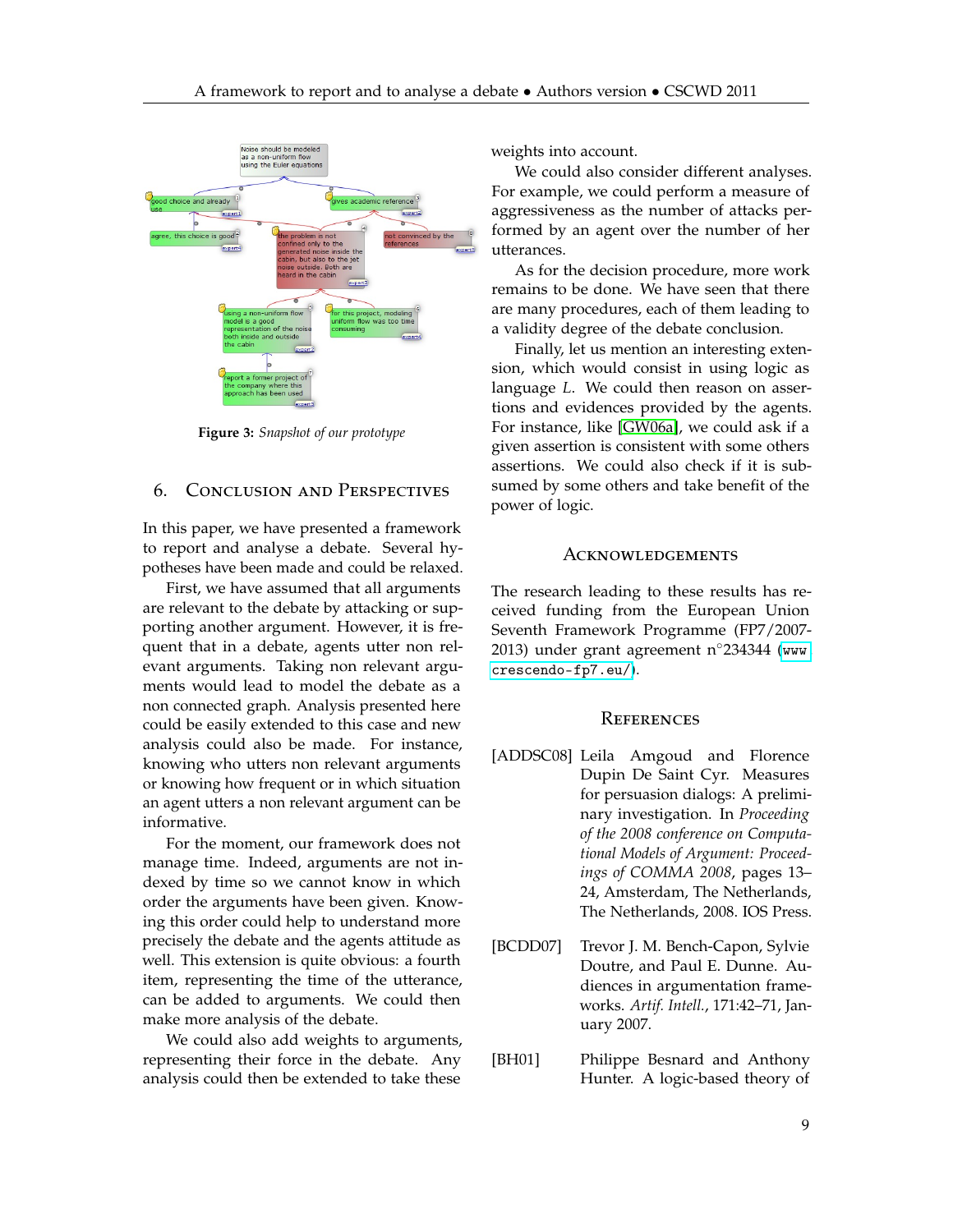deductive arguments. *Artif. Intell.*, 128:203–235, May 2001.

- <span id="page-9-7"></span>[BH08] Philippe Besnard and Anthony Hunter. *Elements of Argumentation*. The MIT Press, 2008.
- <span id="page-9-6"></span>[CLS05] Claudette Cayrol and Marie-Christine Lagasquie-Schiex. Graduality in argumentation. *J. Artif. Int. Res.*, 23:245–297, March 2005.
- <span id="page-9-5"></span>[Dun95] Phan Minh Dung. On the acceptability of arguments and its fundamental role in nonmonotonic reasoning, logic programming and n-person games. *Artif. Intell.*, 77:321–357, September 1995.
- <span id="page-9-10"></span>[GF01] Jean Goodwin and Alec Fisher. Wigmore's Chart Method. *Informal Logic*, 20(3):223–243, 2001.
- <span id="page-9-8"></span>[GW06a] David M. Godden and Douglas Walton. Argument from Expert Opinion as Legal Evidence: Critical Questions and Admissibility Criteria of Expert Testimony in the American Legal System. *Ratio Juris*, 19(3):261–286, September 2006.
- <span id="page-9-11"></span>[GW06b] Thomas F. Gordon and Douglas Walton. The carneades argumentation framework - using presumptions and exceptions to model critical questions. In Paul E. Dunne and Trevor J. M. Bench-Capon, editors, *COMMA*, volume 144 of *Frontiers in Artificial Intelligence and Applications*, pages 195– 207. IOS Press, 2006.
- <span id="page-9-9"></span>[Hor03] Robert E. Horn. *Infrastructure for navigating interdisciplinary debates: critical decisions for representing argumentation*, pages 165– 184. Springer-Verlag, London, UK, 2003.
- <span id="page-9-3"></span>[Hun04a] Anthony Hunter. Making argumentation more believable. In *Proceedings of the 19th national conference on Artifical intelligence*, AAAI'04, pages 269–274. AAAI Press, 2004.
- <span id="page-9-4"></span>[Hun04b] Anthony Hunter. Towards higher impact argumentation. In *Proceedings of the 19th national conference on Artifical intelligence*, AAAI'04, pages 275–280. AAAI Press, 2004.
- <span id="page-9-0"></span>[Kal09] Roy Kalawsky. Grand challenges for systems engineering research: Setting the agenda. In R.S. Kalawsky, J. O'Brien, T. Goonetilleke, and C. Grocott, editors, *Proceedings of the 7th Annual Conference on Systems Engineering Research*. Research School of Systems Engineering, Loughborough University, 2009.
- <span id="page-9-1"></span>[KR70] Werner Kunz and Horst Rittel. Issues as elements of information systems. Working Paper 131, Institute of Urban and Regional Development, University of California, Berkeley, California, 1970.
- <span id="page-9-2"></span>[PSG11] Thomas Polacsek and Jayant Sen Gupta. Collaborative design choices: Report expert debate. In *Proceedings of The 2nd International Multi-Conference on Complexity, Informatics and Cybernetics: IMCIC 2011*. IIIS Publication, 2011.
- <span id="page-9-12"></span>[RR08] Glenn Rowe and Chris Reed. Argument diagramming: The araucaria project. In Lakhmi Jain, Xindong Wu, Tony Sherborne, Simon J. Buckingham Shum, and Alexandra Okada, editors, *Knowledge Cartography*, Advanced Information and Knowledge Processing, pages 163–181. Springer London, 2008.